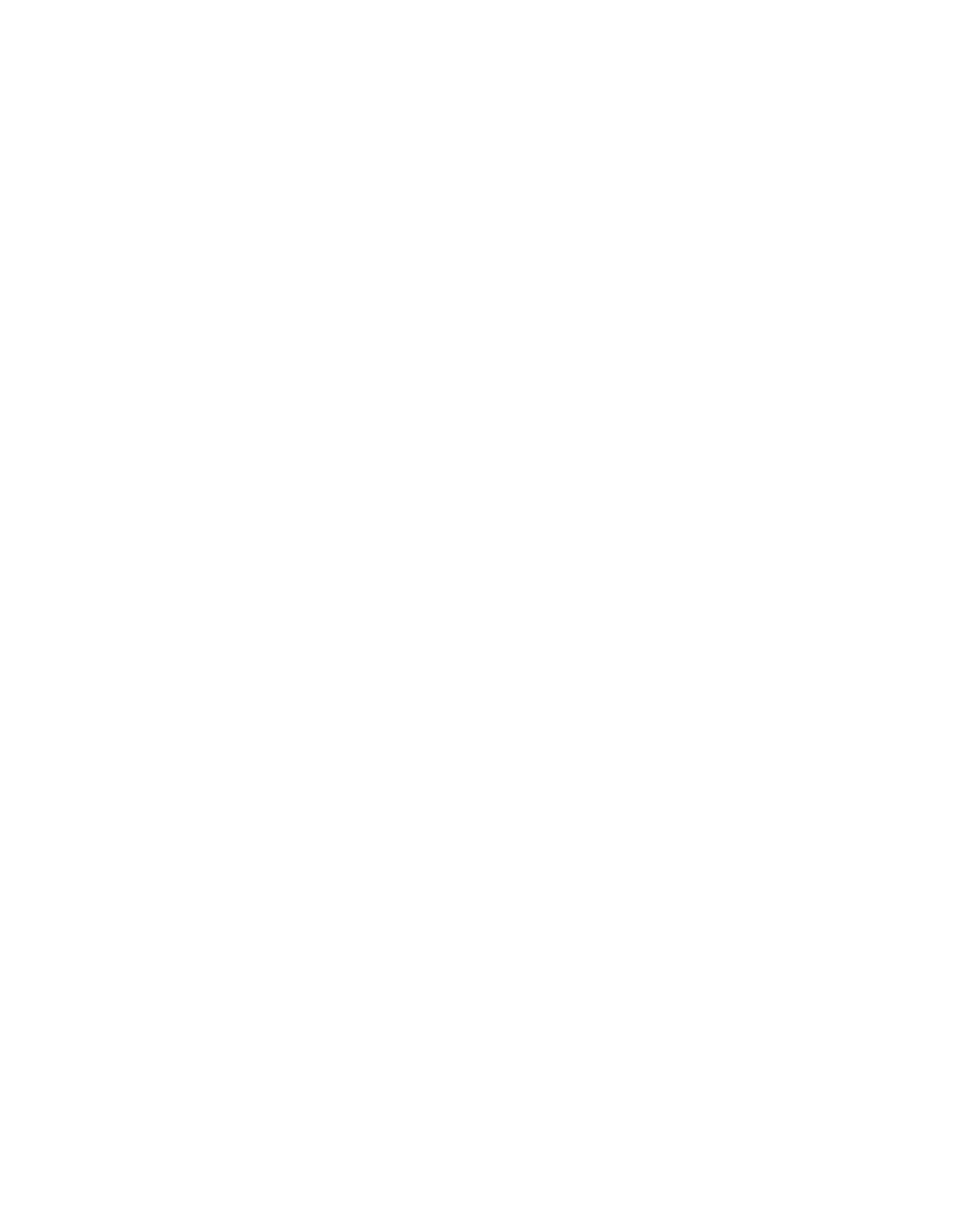# **ABOUT THE FIRM**

**Anderson, Dorn & Rader, Ltd.** is dedicated to providing you with quality estate planning resources so you can become familiar with all of the existing options. When you visit or call our office, we want you to feel comfortable discussing such an important issue concerning both you and your family. We want to empower you with the information you need to make an informed decision about your family's future. Whether you need to review your foundational planning, tax and asset protection planning, or the time comes when the estate needs to be administered after a death, our team of qualified professionals is there to help you and your loved ones through this important process. You now have the option of choosing AD&R to serve as your independent successor trustee upon death or incapacity. Visit our website at **www.wealth-counselors.com**, or call us at **775-823-9455** to schedule an appointment and see why Martindale-Hubbell continues to recognize us as an AV Rated law firm.







# **FOLLOW US ONLINE**



www.facebook.com/probatebusters<br> **WWW.blogspot.com/wealth-**

www.twitter.com/probatebusters **www.youtube.com/adrreno** 



**counselors.com** 

# **CONTACT US**



**Anderson, Dorn & Rader, Ltd. 500 Damonte Ranch Pkwy, Suite 860 Reno, NV 89521**

**www.wealth-counselors.com**

**info@wealth-counselors.com**

**(775) 823-9455**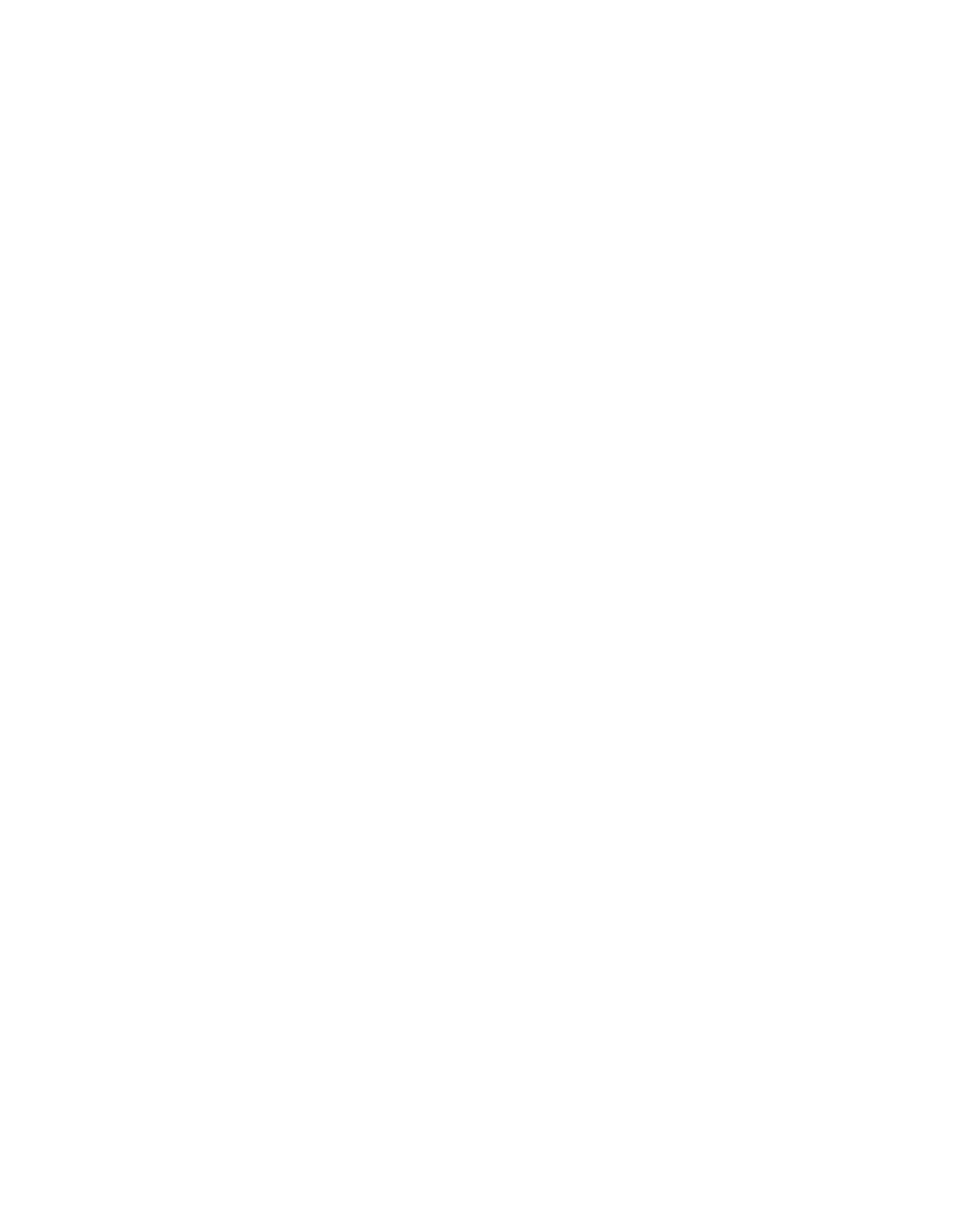# **LIVING TRUSTS: CALCULATING THE BENEFITS**

Chances are you've already heard a lot about the attributes of Living Trusts: avoiding probate and legal quagmires, sometimes lowering estate and/or income taxes and protecting privacy. Yet it's also important to receive solid estate planning guidance before making final decisions, and to carefully weigh the benefits and potential drawbacks.

# **WHY CHOOSE A LIVING TRUST?**

The desire to ensure that an heir is provided for materially is the most common reason for creating a Living Trust. In the case of minors, a trust allows a parent to provide for a child without giving the child control over the property. The parent can also mandate how the property is to be distributed and for what purposes.

A trust is also a useful tool for taking care of heirs who have mental impairments or lack investment experience. The trust document can establish that all money is controlled by a trustee with sound investment experience and judgment. Likewise, a trust preserves the integrity of funds when the recipient has a history of extravagance. It can protect the property from an heir's spendthrift nature as well as from his or her creditors.

This is also true of persons who may feel pressure from friends, con artists, financial advisors and others who want a slice of the pie. A Living Trust can make it extremely difficult for a recipient to direct property to one of these uses.

A "spendthrift" provision in a Living Trust is often used to further preserve the integrity of assets. It prohibits the heir from transferring his or her interest and also bars creditors from reaching into the trust. Living Trusts are relatively easy to update, modify or revoke in most cases. A will, however, is difficult to change, and establishing one requires many formalities.

# **SHORT-CIRCUITING THE ORDEAL OF PROBATE**

Among the most popular benefits of a Living Trust is the avoidance of probate. Because property in the trust is not considered part of an estate, it does not have to undergo this sometimes lengthy process. The property is instead administered and distributed by the trustee, according to the specific terms of the trust.

Probate expenses can be significant. Costs vary according to the size of the estate and what it includes. It also varies by state. Some have very expensive and onerous procedures, while others offer a streamlined version of probate.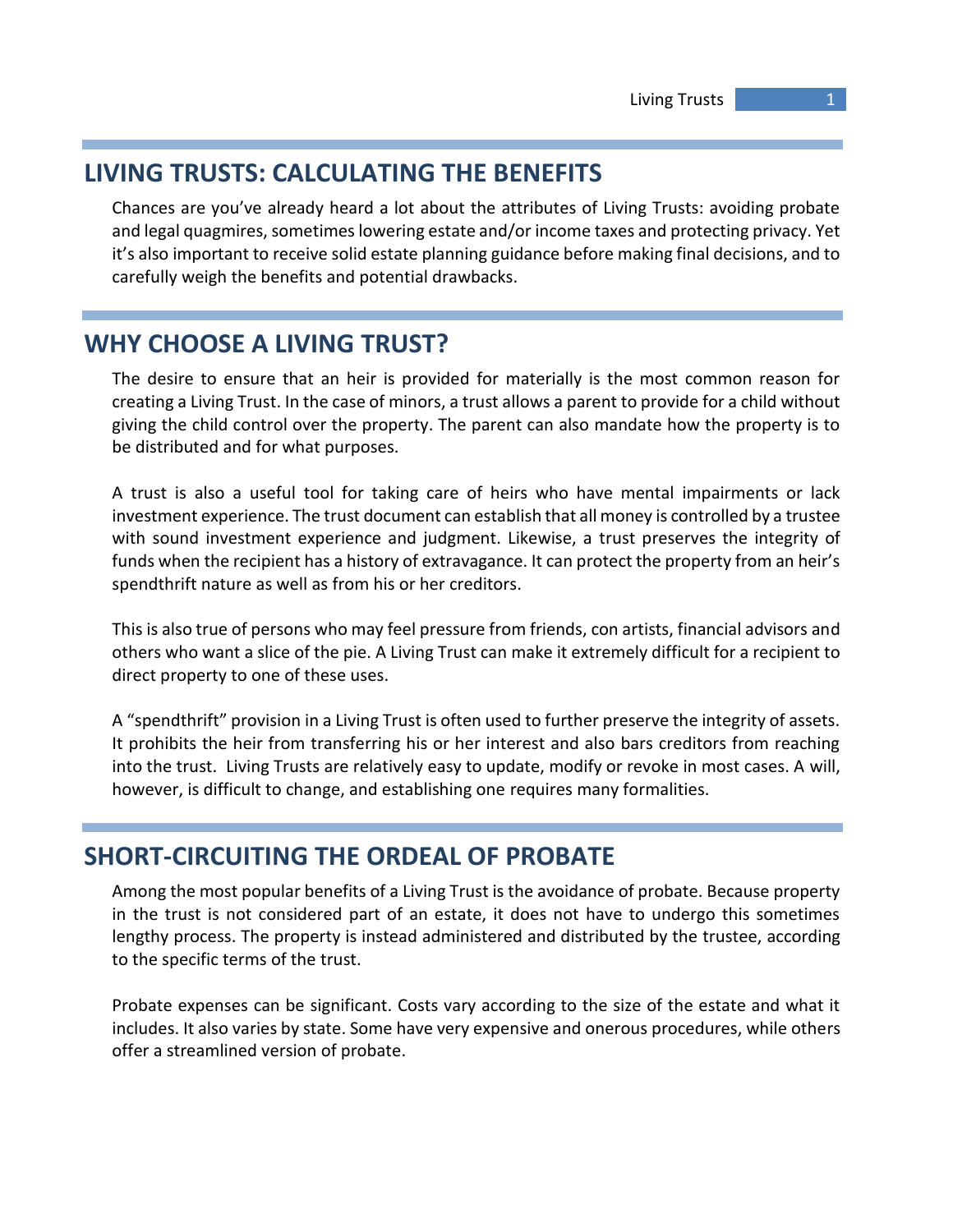#### **2 Living Trusts**

Avoiding probate means not only avoiding hassle and expense, but also saving time. Probate can extend the amount of time before an heir receives an inheritance by months, years – even longer if the will is contested. Not only can this create hardship among the heirs, but the property in the estate may also suffer. Many assets must be carefully managed to preserve and enhance their value. Losses may easily occur during this interim period.

There is an emotional price to pay, too. Survivors may be continually reminded of the loss of a loved one as the process drags on.

Probate can also lead to loss of privacy. Wills and probate are public matters, whereas a Living Trust keeps the estate private. Typical probate documents list all assets, appraised value and names of new owners. This information becomes available to marketers, media, creditors and con artists.

If the estate includes real property in more than one state, the process becomes even more complex. An ancillary administration is required to probate out-of-state real estate. As you can imagine, "double probate" is even more time-consuming, expensive and emotionally taxing than a single probate process.

Probate also allows the original owner's creditors a shot at the property. Although there is still some controversy about the extent of its creditor-shielding benefits, a Living Trust generally makes it much more difficult for an estate to be consumed by creditor claims.

# **MAINTAINING CONTROL**

Living Trusts are harder to contest than wills. Part of the reason is that trusts usually involve ongoing contacts with bank officials, trustees and others who can later provide solid evidence of the owner's intentions and mental state. A Living Trust that has been in place a long period of time is less likely to be challenged as having been subjected to undue influence or fraud. And because it is a very private document, the terms of the trust might not even be revealed to family members, allowing less opportunity for challenges to its provisions.

A Living Trust also avoids the painful ordeal of "living probate." That's what happens when a person is no longer competent to manage property, whether because of illness or other causes. Without a Living Trust, a judge must examine whether you are in fact incompetent, and all of the embarrassing details of your incompetence will be dragged out in court. The judge will appoint a guardian – perhaps someone you would not want to manage your affairs. Guardians act under court supervision and often must submit detailed reports, meaning that the process can become quite expensive.

With a Living Trust, your designated trustee takes over management of trust property and must manage it according to your explicit instructions in the trust document. The terms typically set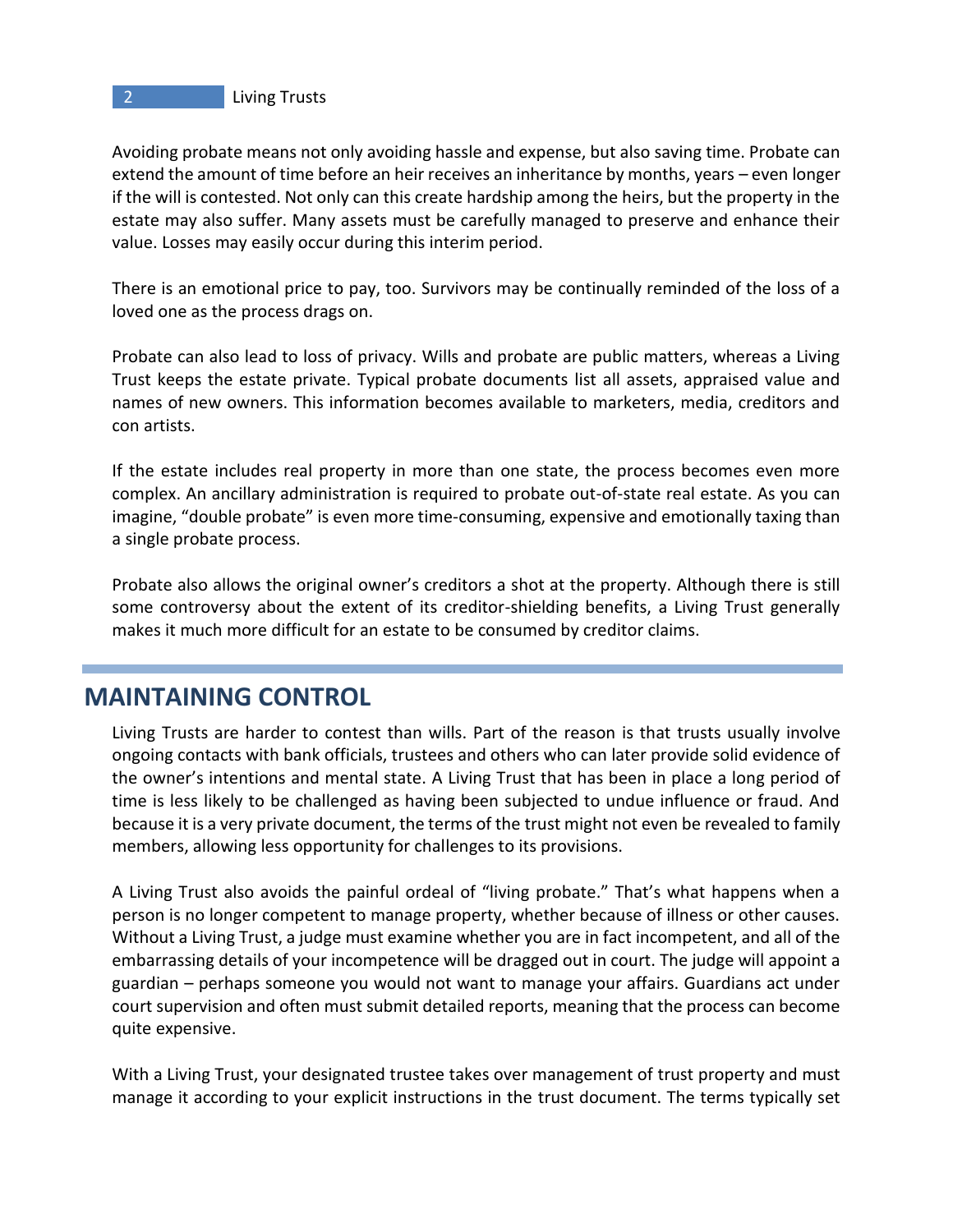standards for determining whether you are incompetent or not. For example, you may specify that your doctor must declare you can no longer manage your financial and business affairs.

# **MANAGING ASSETS, EASING TAX BURDENS**

Living Trusts also provide a way for beneficiaries to receive the guidance of professional asset managers. A bank may be named as a Successor Trustee or Co-Trustee, allowing an experienced trust department to manage the assets.

Of course, eliminating or reducing taxes is one of the primary goals of estate planning. Trusts allow for a highly flexible approach to taxes. Income taxes can be slashed by transferring incomeproducing assets to a recipient in a lower tax bracket. Through the use of trusts, the state and federal government's estate tax exclusions can be doubled, without the filing of an estate tax return unless the decedent had more than the respective state or federal applicable exclusion. The permanent federal exclusion is \$5 million adjusted for inflation (temporarily doubled for 2018-2025), though it may be much lower for the state. And some trusts are a prudent destination for annual gifts that fall within the government's tax-free gift allowance (\$15,000 per year for individuals, \$30,000 a year for couples, with this amount indexed to inflation).

## **ARE THERE DISADVANTAGES TO A LIVING TRUST?**

A trust may not be needed by all individuals and families. Depending on the terms, trusts can result in some loss of control.

Also, it is important to transfer all titled property into the trust on a regular basis to keep it current. Property outside the trust is part of the individual's estate, and will trigger the probate process you hoped to avoid by creating the Living Trust. Formal transfers of property into the trust are required even when you and the trustee are the same individual.

A Living Trust costs more than a Will to create, although it saves large amounts later through its probate-avoidance feature. Deeds will be necessary for transferring real property into the trust, and that will also involve some additional expense. Also, attention must be paid to keeping the trust current. That means making sure all property is in the trust, and adjusting it for changed circumstances; for example, after the birth of a child or the dissolution of a marriage.

If these seem like minor disadvantages, you're right. For most people, the attention and initial expense involved in a Living Trust is worth the significant benefits for family and other heirs: the avoidance of probate, the tax advantages, and the preservation of privacy and independence.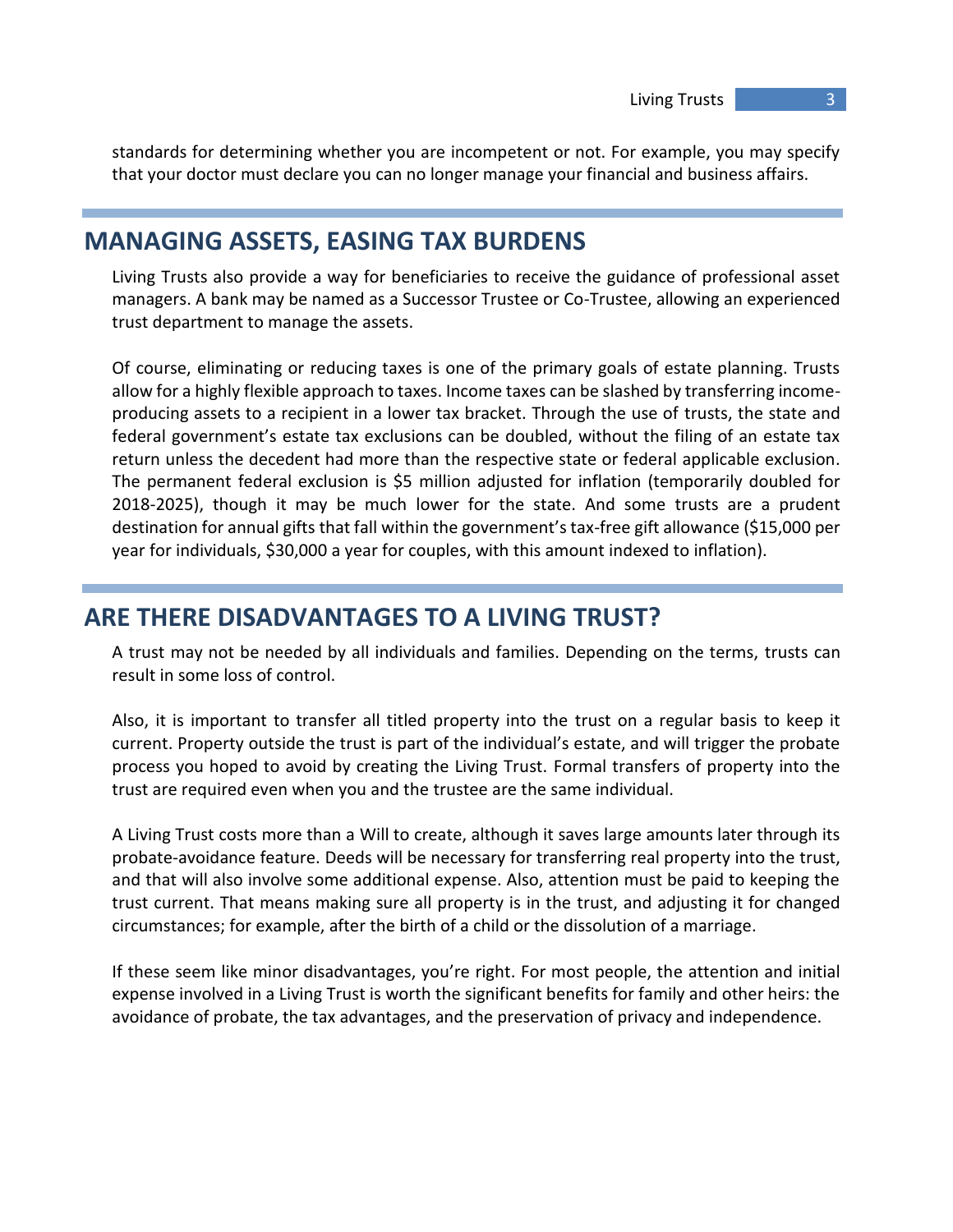# **ABOUT THE ACADEMY**

This report reflects the opinion of the American Academy of Estate Planning Attorneys. It is based on our understanding of national trends and procedures, and is intended only as a simple overview of the basic estate planning issues. We



recommend you do not base your own estate planning on the contents of this Academy Report alone. Review your estate planning goals with a qualified estate planning attorney.

The Academy is a national organization dedicated to promoting excellence in estate planning by providing its exclusive Membership of attorneys with up-to-date research on estate and tax planning, educational materials, and other important resources to empower them to provide superior estate planning services.

The Academy expects Members to have at least 36 hours of legal education each year specifically in estate, tax, probate and/or elder law subjects. To ensure this goal is met, the Academy provides over 40 hours of continuing legal education each year. The Academy has also been recognized as a consumer legal source by *Money Magazine, Consumer Reports Money Adviser* and Suze Orman in her book, *9 Steps to Financial Freedom*.